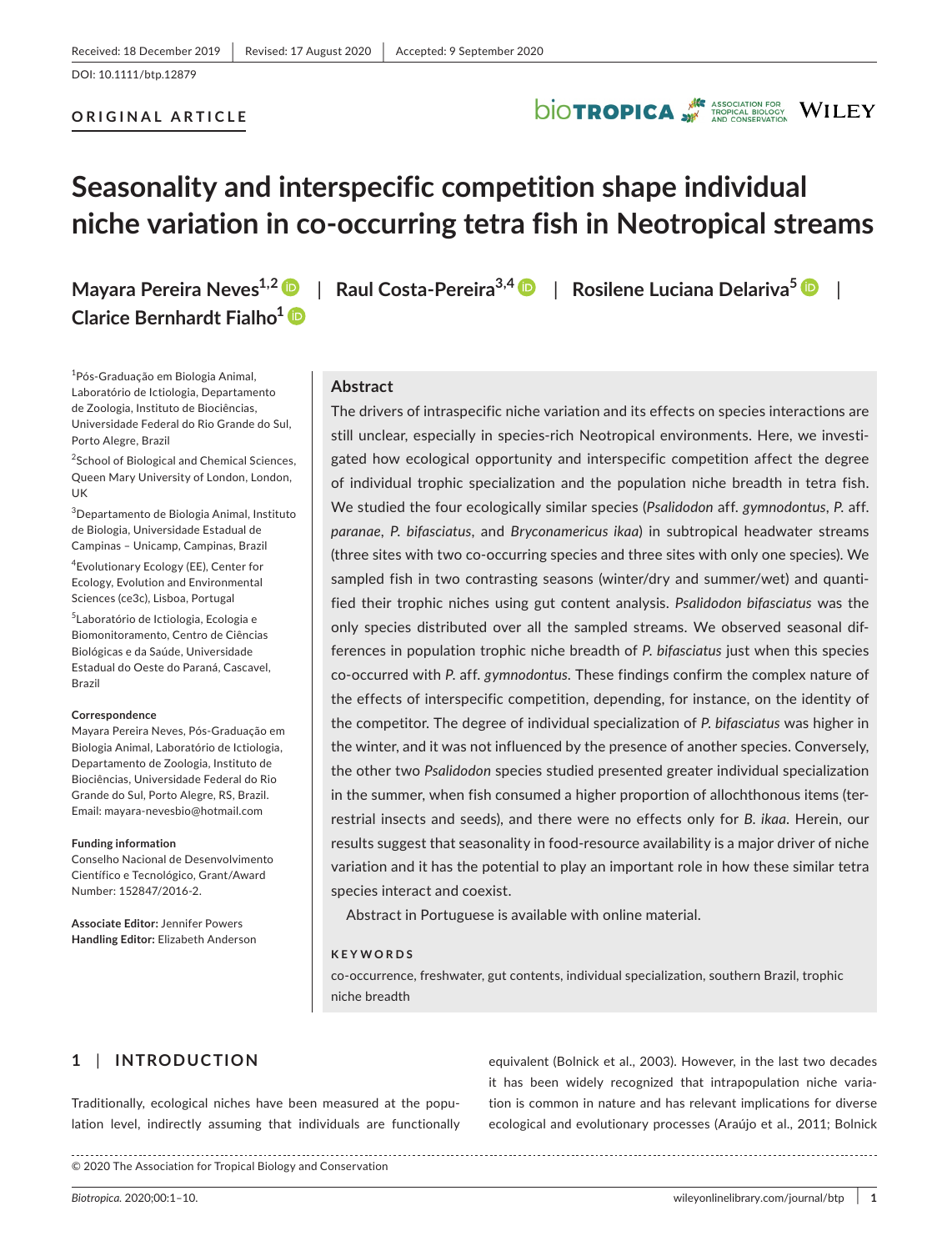## **2 WILEY DIOTROPICA WE ASSOCIATION FOR**

et al., 2003, 2011; Ingram et al., 2018). Individual niche specialization occurs when generalist species are composed of specialist individuals that use only narrow subsets of the total niche population (Bolnick et al., 2003). Essentially, documenting individual specialization in nature allows us to better understand how organisms use and partition resources across different organizational levels (Bolnick et al., 2003; Evangelista et al., 2014). However, the causes of intraspecific niche variation and how it may affect species interactions are still unclear (Costa-Pereira et al., 2018; Hart et al., 2016), especially in highly diverse environments (Araújo & Costa-Pereira, 2013), such as the Neotropical freshwaters.

Foraging theory and recent empirical evidence indicate that intra- and interspecific competition and ecological opportunity (i.e., diversity of available resources, sensu Araújo et al., 2011) are major factors driving niche variation within populations (Araújo et al., 2011; Costa-Pereira et al., 2018). Regarding interspecific competition, the niche variation hypothesis states that ecological release from competing species leads to population niche expansion largely via increased between-individual variation (Van Valen, 1965). However, there are conflicting results in the empirical literature, as interspecific competition has a negative or positive effect on the degree of individual specialization (Araújo et al., 2011; Bolnick et al., 2010; Costa-Pereira, Araújo et al., 2019). In turn, empirical evidence strongly suggests that intraspecific competition favors individual niche variation (Araújo et al., 2011; Svanbäck & Bolnick, 2007). The optimal foraging theory assumes that individuals tend to consume energetically favorable food (Stephens & Krebs, 1986). Because intraspecific competition tends to decrease the availability of preferred resources, individuals are expected to diverge in their trophic niches by consuming alternative items (Svanbäck & Bolnick, 2005). Therefore, resource depletion by both conspecifics and heterospecifics can affect niche variation (Araújo et al., 2011; Svanbäck & Bolnick, 2005), but this effect also depends on environmental prey availability.

Ecological opportunity is also an important driver of individual niche variation. The diversity of available prey can vary independently of the number or abundance of competing species (Araújo et al., 2011; Costa-Pereira et al., 2018). Considering both seasonal resource dynamics and consumer niche variability, empirical studies support the hypothesis that the degree of individual specialization

should increase with periods of greater resource diversity (Araújo et al., 2011; Costa-Pereira et al., 2017). In Neotropical freshwater ecosystems, higher ecological opportunity during rainy and hot periods often leads to a greater population trophic niche breadth and higher individual variation (Costa-Pereira et al., 2017; Cunha et al., 2018; Neves et al., 2018; Quirino et al., 2017; Silva et al., 2017).

Subtropical streams are dynamic and diverse environments markedly affected by seasonal variation in temperature and precipitation (Dudgeon, 2008). The winter is the dry period, when resource diversity is mainly supported by autochthonous inputs (Pujarra et al., 2017). In turn, rains are concentrated in the summer, when resource diversity increases substantially due to inputs of allochthonous materials (Lisboa et al., 2015; Tonin et al., 2017). These marked seasonal variations in resource availability in subtropical streams are expected to shape population and individual niches in line with the optimal foraging theory. However, their effects should also depend on the magnitude of interspecific competition (Costa-Pereira et al., 2017).

In Neotropical streams, several ecologically similar fish species co-occur and potentially compete for common resources. How these species interact locally has been widely studied in an interspecific perspective; however, ecological studies have rarely taken into account intraspecific variations (Baldasso et al., 2019; Neves et al., 2015; Pini et al., 2019). Among these similar co-occurring species, small characids (tetra fish) exhibit a striking diversity in morphology and life history across species, but also conspicuous variation within populations (Bonato et al., 2017; Garita-Alvarado et al., 2018; Silva et al., 2017). South American small-sized characids, mainly *Asyanax, Psalidodon*, and *Bryconamericus* species, are omnivorous generalist fish commonly found in the water column of streams (Bonato et al., 2017; Delariva & Neves, 2020; Neves et al., 2018). Characid species are considered as opportunistic foragers due to their ability to shift their diets according to the seasonal abundance of resources (Corrêa et al., 2011; Juncos et al., 2015; Neves et al., 2018; Silva et al., 2017). Still, due to their ecological similarities, characid species exhibit high diet similarity and thus are expected to compete for food resources with each other. Finally, considering that streams are threatened environments due to anthropogenic pressures (Castro & Polaz, 2020), knowing the factors that influence the species' niche is essential for the management and conservation of these ecosystems.



**FIGURE 1** Species studied: (a) *Psalidodon* aff. *gymnodontus* (UFRGS 25,725, 95.4 mm SL); (b) *Psalidodon* aff. *paranae* (UFRGS 26,232, 48.0 mm LS); (c) *Psalidodon bifasciatus* (UFRGS 26,235, 85.0 mm SL); and (d) *Bryconamericus ikaa* (UFRGS 26,246, 49.0 mm SL)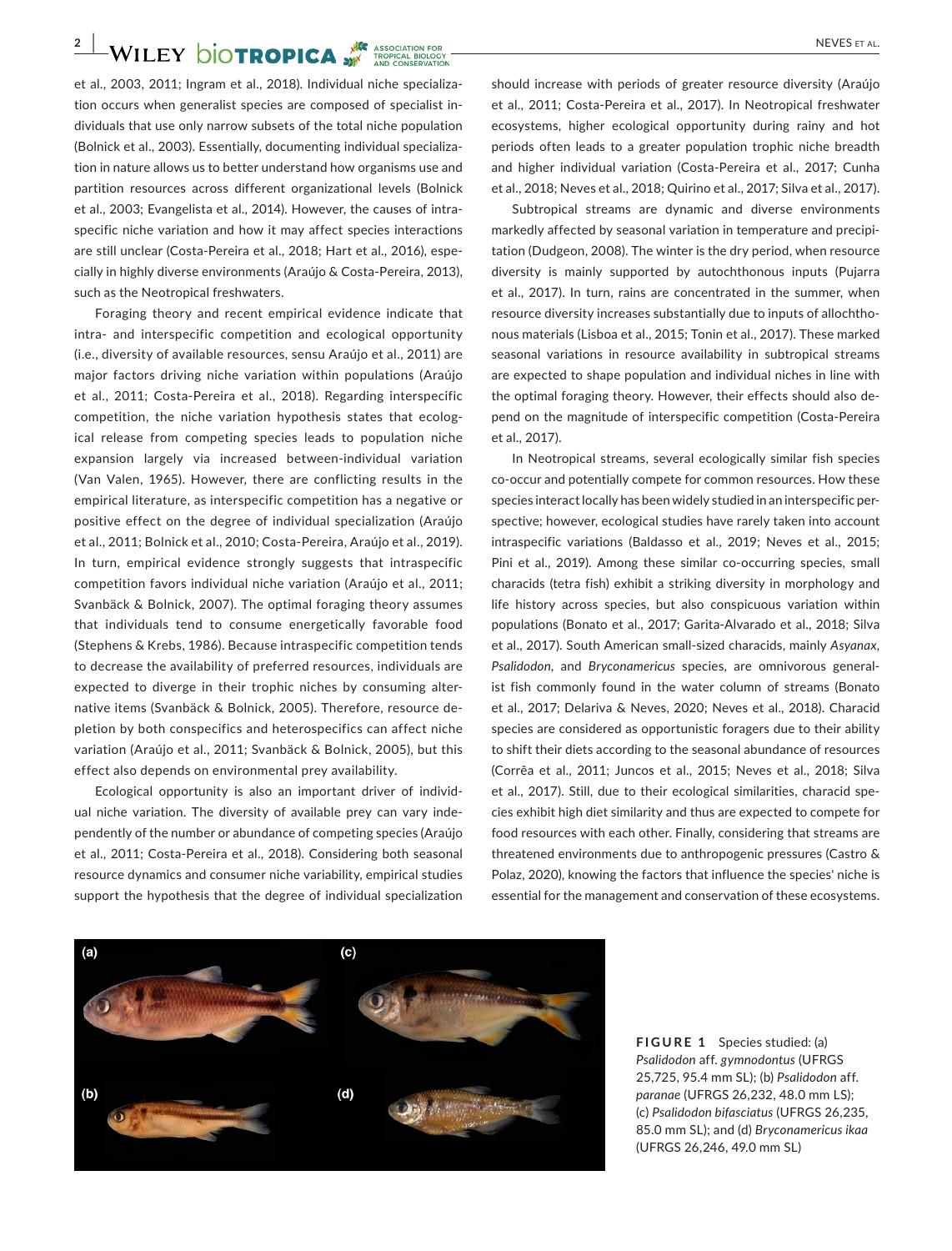Here, we studied trophic niche variation across individuals and populations of four species of tetra fish (genera *Psalidodon* and *Bryconamericus*) in Neotropical headwater streams. Due to their morphological (Figure 1; Baumgartner et al., 2012), resource, and microhabitat use similarities, species from these genera have high competitive potential. First, we described the diet of these species and tested how seasonality affects individual trophic specialization and population niche variation. We expected that in the summer, tetras would exhibit a wider trophic population niche and greater trophic specialization at the individual level, due to a greater diversity of available feeding resources. Then, we focused on one widely distributed species (Delariva et al., 2018), *Psalidodon bifasciatus*, which is found both in streams with and without other characid species, to test the effects of seasonality and interspecific competition on individual specialization. Then, based on the niche variation hypothesis (Van Valen, 1965), we expected to observe narrow population niches and lower individual niche specialization in populations of *P. bifasciatus* co-occurring with potential interspecific competitors.

## **2** | **METHODS**

#### **2.1** | **Study area**

The Piquiri and Iguaçu rivers are direct tributaries of the Paraná River, the second largest basin in South America (Agostinho et al., 2000). This area is considered of great ecological relevance and high priority of action due to the fish richness and high degree of endemism (~70% of the fish species in Iguaçu River Basin, Baumgartner et al., 2012). In addition, the fish fauna is highly threatened by anthropogenic pressures from the construction of hydroelectric projects, agriculture, and urbanization, which highlights the need for conservation (Parolin et al., 2010). Originally, vegetation was composed by seasonal semideciduous forest and mixed ombrophilous forest. However, currently forested areas are mostly confined to conservation areas protected by law, such as parks and biological reserves. The climate of this ecoregion is humid subtropical Cfa (Köppen, 1936), with hot humid summers and cool and dry winters (Baumgartner et al., 2012). The mean annual precipitation in this region varies between 1,275 and 2,250 mm. The mean minimum and maximum temperatures range between 4 and 10°C in winter, and 23 and 33°C in summer (Baumgartner et al., 2012).

## **2.2** | **Sampling**

We sampled six headwater streams (2nd and 3th orders—Figure S1, Table S1) and collected all small characid species found: *Psalidodon* aff. *paranae* (Eigenmann, 1914), *Psalidodon bifasciatus* (Garavello & Sampaio, 2010), *Psalidodon* aff. *gymnodontus* (Eigenmann, 1911), and *Bryconamericus ikaa* Casciotta, Almirón & Azpelicueta, 2004 **(**Figure 1). *Psalidodon* species were recently relocated to the genus *Psalidodon* by Terán et al. (2020), and until then, they were

# **NEVES ET AL.**<br> **DIOTROPICA**

recognized as *Astyanax* aff. *gymnodontus*, *Astyanax* aff. *paranae*, and *Astyanax bifasciatus*. Characidae species are the most abundant species in the sampled streams, and their abundance varied from 55.4% to 83.3% of the fish assemblage. In addition to their high abundance, we choose to investigate these species due to their phylogenetic proximity and morphological similarity that make them potential competitors. In our samples, *P. bifasciatus* was abundant in streams with co-occurrence characid species (mean numerical abundance: 40.5%) and highly abundant in streams without the presence of another Characidae species (77.9%). *Psalidodon* aff. *gymnodontus* (relative abundance 49.5%), *P*. aff. *parane* (5.6%), and *B. ikaa* (12.9%) were restricted to one location each (S1, S3, and S2, respectively). In summary, our study design includes three sites (S1, S2, and S3) with two characid species co-occurring (*P*. aff. *gymnodontus* × *P. bifasciatus*, *P*. aff. *paranae* × *P. bifasciatus*, *B. ikaa* × *P. bifasciatus*, respectively), and three sites (S4, S5, and S6) with only characid species (*P. bifasciatus*). Due to clear ecological (i.e., trophic, behavioral, microhabitat use) and morphological differences between characid and other taxonomic families, we did not consider other species of Siluriformes and Cyprinodontiformes as potential direct interspecific competitors. In addition, we did not observe any predatory species of Characidae species, as well as in previous studies carried out in streams in the study region (Baldasso et al., 2019; Delariva et al., 2018; Neves et al., 2015).

We sampled fish in July (winter) and December (summer) 2017. According to the historical climate series of the region, 2017 represents a typical year with cold and dry winter, and hot and rainy summer (Figure S2). There is solid evidence that seasonal variation in precipitation drastically alters the diversity and abundance of resources for fish (Correa & Winemiller, 2014; Novakowski et al., 2008; Soares et al., 2013; Tonin et al., 2017), including streams in our study region (Pujarra et al., 2017). In each season, we realized one sampling event per stream. We conducted the fish sampling in reaches of 50 m using electrofishing with three passes of 40 min. After capture, specimens were anesthetized, fixed in 10% formalin, and preserved in 70% alcohol. We collected fish with authorization from the Instituto Chico Mendes de Conservação da Biodiversidade (ICMBio) (license number 25039-1) and approved by the Ethics Committee on Animal Use of the Universidade Federal do Rio Grande do Sul (CEUA – 32,734) in accordance with protocols in their ethical and methodological aspects for the use of fish.

## **2.3** | **Laboratory procedures**

We identified specimens in the laboratory according to specific identification keys (Baumgartner et al., 2012; Ota et al., 2018). To avoid bias caused by ontogenetic variations, we selected 403 adult individuals (Table S2). Voucher specimens were deposited in the fish collection of the Departamento de Zoologia, Universidade Federal do Rio Grande do Sul.

We analyzed the stomach contents under stereoscopic and optical microscope, and feeding items were identified to the lowest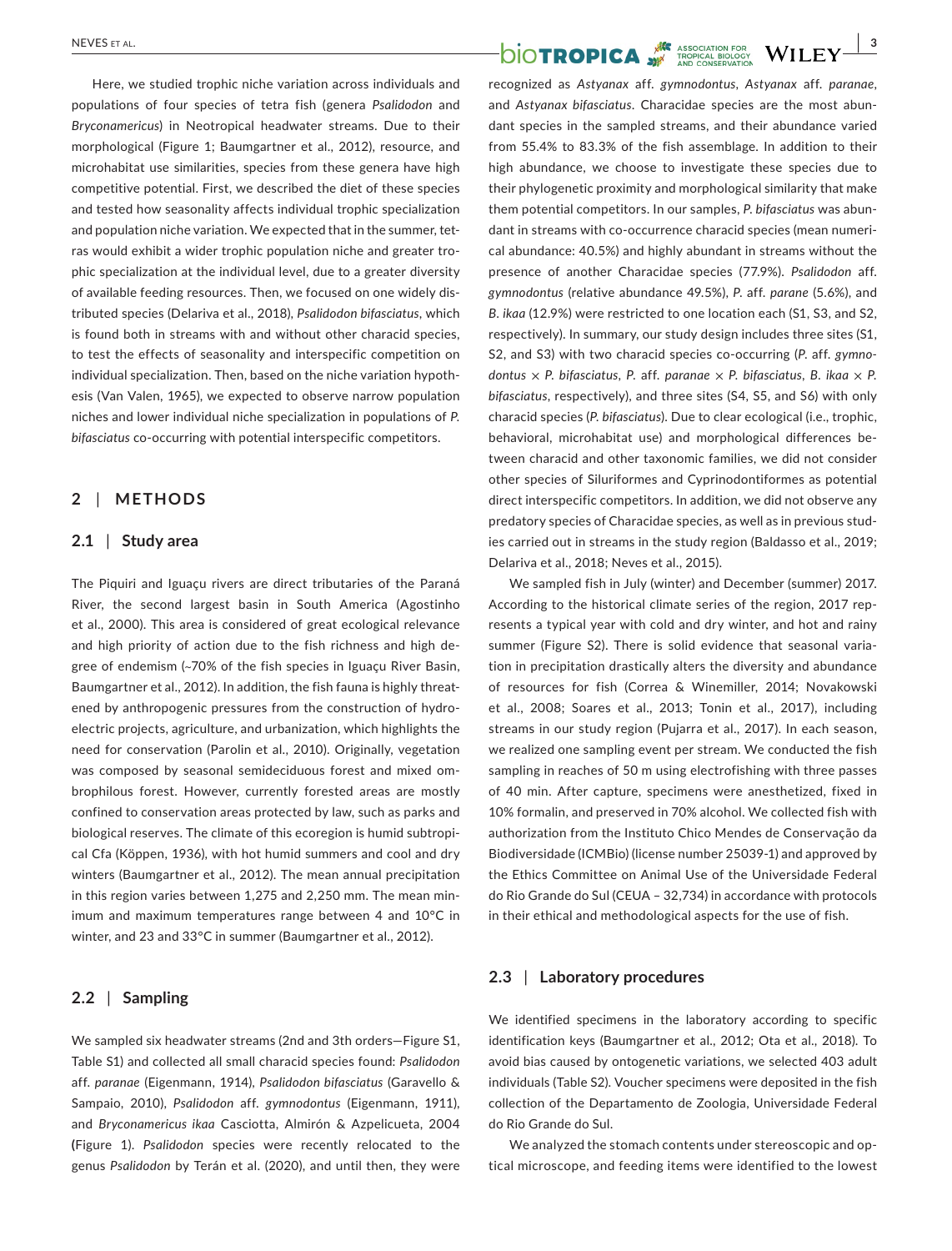possible taxonomic level, using specific literature for the algae (Bicudo & Bicudo, 1970) and invertebrates (Mugnai et al., 2010). We quantified the proportion of feeding items in each individual's diet following the volumetric method (Hyslop, 1980) using graduated test tubes and a glass counting plate (Hellawell & Abel, 1971).

#### **2.4** | **Data analysis**

## **2.4.1** | **Population niche breadth**

We performed all statistical analyses in R version 3.5.2 (R Core Team, 2019). To investigate seasonality in population niche breath, we used a permutational analysis of multivariate dispersions (PERMDISP; Anderson, 2006). PERMDISP was applied based on the distance of samples (diet of individuals) from the centroid of the group (species–season). In this case, distance to the centroid (D), obtained by the average of the distance of the individuals of each group (species/season) to centroid, corresponds to a metric analogous to population niche breadth (Correa & Winemiller, 2014), that is, in populations with high D value, individuals tend to vary more from diet to average population. The distance to the centroid of group defined a priori (species/season) was calculated using a principal coordinate analysis (PCoA). Calculation of the centroid of the group was performed using the dissimilarity measure of Bray– Curtis, allowing the comparison of the average dissimilarity in *n*-individual observations within the group. To test the null hypothesis that niche breadth did not differ among the groups, we calculated a statistical F to compare the average distance of each sample to the centroid of the group. Subsequently, we obtained P-values through 9,999 permutations of the residues of least squares (Anderson, 2006). We made post hoc pairwise comparisons among species and between seasons using Tukey's honest significant difference method. Finally, when PERMDISP revealed seasonal differences in the population niche breadth, we performed a similarity percentage analysis (SIMPER) using Bray–Curtis dissimilarity (Clarke, 1993) to identify feeding items that contributed most to the intraspecific dissimilarity between the seasons. We run PERMDISP and SIMPER in the *vegan* package (Oksanen et al., 2019).

#### **2.4.2** | **Individual specialization**

First, we calculated for each individual the proportional similarity index (PS*<sup>i</sup>* ; Schoener, 1968) using the following formula:

$$
PS_i = 1 - 0.5 \sum_j |p_{ji} - q_j| = \sum_j \min (p_j, q_j)
$$

where the variable *pi*<sup>j</sup> describing the proportion of the *j*th all resources category in individual *i*'s diet*, qj* , is the proportion of the *j*th resource category in the population's niche. Then, the population-wide prevalence of individual specialization (IS) is then measured by the average

of individuals' PS<sub>i</sub> values. IS measures the average overlap between individuals' niche and the population niche (Bolnick et al., 2002; Schoener, 1968). As proposed by Bolnick et al. (2007), instead of IS we used a more intuitive metric of individual specialization:  $V = 1$ –IS. High values of *V* (closer to 1) indicate that individuals are more specialized (Bolnick et al., 2007). We performed these metrics using the *RInSp* package (Zaccarelli et al., 2013).

## **2.4.3** | **Drivers of individual specialization and population trophic niche**

To test the effects of interspecific competition and seasonality on the degree of specialization and trophic niche breadth, we focused on *P. bifasciatus* due to its wide distribution (three sites: allopatric; three sites: in co-occurrence with other Characidae species). We constructed generalized linear mixed model (GLMM) with beta family distribution, including PS<sub>i</sub> values and D (distance to centroid, PERMDISP) as response variables; seasons (summer or winter) and presence of potential competitor (other Characidae species; as category variable) and their interaction as fixed factors, and site as a random factor. We did visual inspection of residual plots to check model assumption, and the models were performed using the *glmmTMB* package (Brooks et al., 2017). To identify differences in individual specialization between seasons and species, we perform a generalized linear model (GLM) using beta family distribution in *betareg* package (Cribari-Neto & Zeileis, 2010), which was designed for analyzing the proportional data with values bounded between 0 and 1.

## **3** | **RESULTS**

#### **3.1** | **Diet composition**

We analyzed the diet of a total of 403 individuals. Tetra fish consumed a wide diversity of feeding items (38), ranging from aquatic invertebrates to leaves and seeds (Table S2). In terms of frequency of occurrence, the most common items consumed by species were aquatic insects (43.4%), sediment/detritus (11.6%), seeds/leaves (17.1%), and Hymenoptera (8.1%). The rarest were Acarina (0.16%), Conchostraca (0.16%), Hemiptera nymphy (0.16%), Plecoptera adult (0.16%), Bivalvia (0.08%), and Oniscidae (0.08%). In general, *Psalidodon* species consumed greater proportions of allochthonous resources in the summer (*P*. aff *gymnodontus*: 73.6%; *P. bifasciatus*: 75.7%; *P*. aff. *paranae*: 55.5%), except *B. ikaa* (Table S2). *Psalidodon* aff. *gymnodontus* was classified as omnivorous and consumed predominantly items of allochthonous origin in both seasons, leaves (29.9%) and seeds (26.7%) in the winter, and there was an increase in the consumption of Coleoptera (22.2%) and Hymenoptera (12.1%) in the summer. *Psalidodon* aff. *paranae* presented an insectivorous habit, whose consumption in the winter was based on aquatic insects (45.6%) and Hymenoptera (29.8%), and in the summer, Coleoptera (34.1%) and Auchenorrhyncha (13.4%). *Psalidodon bifasciatus* consumed mainly aquatic insects (27%)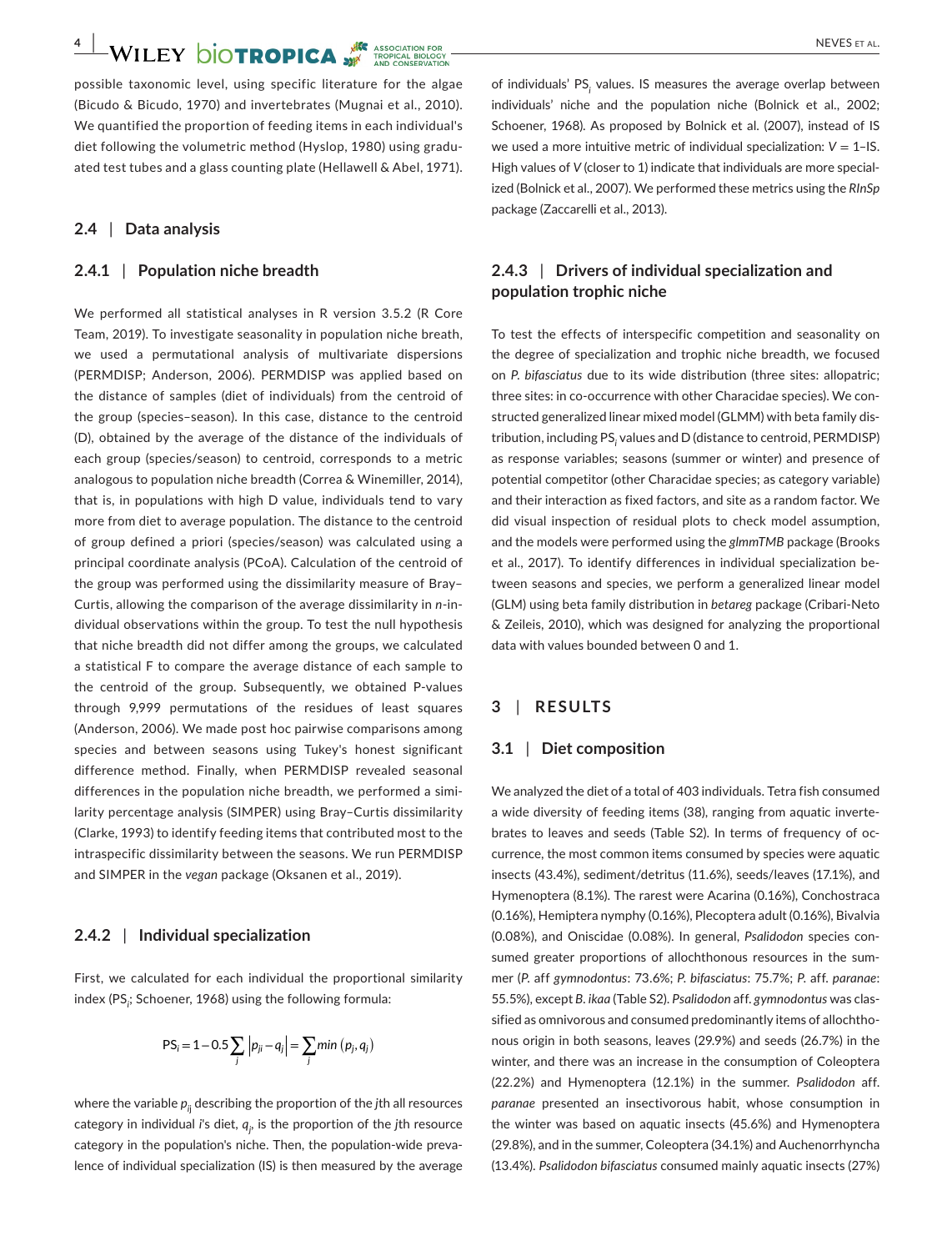and sediment/detritus (20.5%) in the winter, and seeds (61.3%) in the summer, and due to this substitution, it was classified as omnivorous. *Bryconamericus ikaa* exhibited an insectivorous habit with high consumption of aquatic insects in both seasons (Table S2), mainly Ephemeroptera (44.7% in the winter and 18.2% in the summer) and Trichoptera (19.6% in the winter and 16% in the summer).

## **3.2** | **Population niche breadth**

Overall, there was no influence of seasonality on population niche breadth of species (PERMDISP; Table 1; Figure 2; Table S3), except for *P*. aff. *gymnodontus* and *P. bifasciatus* in "S1" and *P*. aff. *paranae* in "S2." Specifically, in the stream "S1," in the winter, *P. bifasciatus* exhibited a greater trophic niche breadth (0.61, Table 1) and decreased in the summer (0.52). Already, *P*. aff. *gymnodontus* presented a lower value (0.58) in the winter and increased in the summer (0.63). Also, in the stream "S2" *P*. aff. *paranae* significantly broadened its alimentary spectrum in the summer (winter: 0.35; summer: 0.61), but there was no significant seasonal difference for *P. bifasciatus*. In other streams, no significant differences were observed in trophic niche breadth of *P. bifasciatus* between the seasons (Table 1). In general, according to the SIMPER analysis, seasonal differences observed in the diet of the species were related to the higher consumption of seeds in summer (Table S4).

#### **3.3** | **Individual specialization**

The degree of individual specialization in *P. bifasciatus* was influenced by seasonality (*β*: −0.99; *p* < .001), but not by co-occurrence with characid species (*β*: 0.39; *p* = .07; Table 2; Figure 3). In general,

**TABLE 1** Results of permutational analysis of multivariate dispersions (PERMDISP) applied to diet data of the tetra fish (Pag = *P*. aff. *gymnodontus*; Pap = *P*.aff. *paranae*; Pbi = *P. bifasciatus*; Bik = *B. ikaa*.) collected during the winter and summer seasons

|                |                | centroid | Average distance to |                   |                  |
|----------------|----------------|----------|---------------------|-------------------|------------------|
| <b>Site</b>    | <b>Species</b> | Winter   | Summer              | F                 | $\boldsymbol{p}$ |
| S1             | Pag            | 0.58     | 0.63                | $F_{1.89} = 6.10$ | .010             |
|                | Pbi            | 0.61     | 0.52                | $F_{1,37} = 5.54$ | .028             |
| S <sub>2</sub> | Pap            | 0.35     | 0.61                | $F_{1,8} = 11.67$ | .001             |
|                | Pbi            | 0.6      | 0.58                | $F_{1,45} = 0.20$ | .675             |
| S3             | Bik            | 0.52     | 0.59                | $F_{1,29} = 1.90$ | .196             |
|                | Pbi            | 0.53     | 0.58                | $F_{1,74} = 3.78$ | .053             |
| S4             | Pbi            | 0.55     | 0.55                | $F_{1,31} = 0.00$ | .985             |
| S5             | Pbi            | 0.58     | 0.57                | $F_{1,34} = 0.04$ | .825             |
| S <sub>6</sub> | Pbi            | 0.6      | 0.6                 | $F_{1,38} = 0.00$ | .970             |

*Note:* Average distance from the centroid (*D*), *F* statistics, and *p*-values estimated by 9,999 randomizations. The significant (*p* < .05) effects are given in bold.

*P. bifasciatus* presented high individual specialization in the winter (Figure 3, Table 2). Conversely, the other two *Psalidodon* species (*P*. aff. *gymnodontus*, *P*. aff. *paranae*, and *B. ikaa*) exhibited higher individual specialization in the summer (Figure 3, Table 3). There were no effects of seasonality on the degree of individual specialization only for *B. ikaa* (Table 3).

## **4** | **DISCUSSION**

Tetra fish presented seasonal diet variation mainly associated with greater consumption of allochthonous resources in the summer. However, this temporal variation did not result in differences in population trophic niche breadth across seasons, except for *P*. aff. *paranae* and for *P. bifasciatus* when in co-occurrence with *P*. aff. *gymnodontus*. In turn, the degree of individual specialization of the studied species differed largely between seasons. In agreement with the optimal foraging theory, *P. bifasciatus* exhibited greater individual specialization in the winter regardless of the presence of potential competitors. It suggests a possible preference of *P.* 



**FIGURE 2** (a) Boxplot of population trophic niche breadth (estimated as distance to centroid, PERMDISP) of *P. bifasciatus* (Pbi) in streams with co-occurring characid species (S1, S2, and S3) and in allopatry (S4, S5, and S6). B) Population trophic niche breadth of three characid fish species (Pag = *P*. aff. *gymnodontus*; Pap = *P*. aff. *paranae*) in co-occurrence with *P. bifasciatus* collected during the winter and summer seasons. Box lower and upper endpoints represent the 25th and 75th quartiles, respectively. The horizontal bar inside each box represents median diet breadth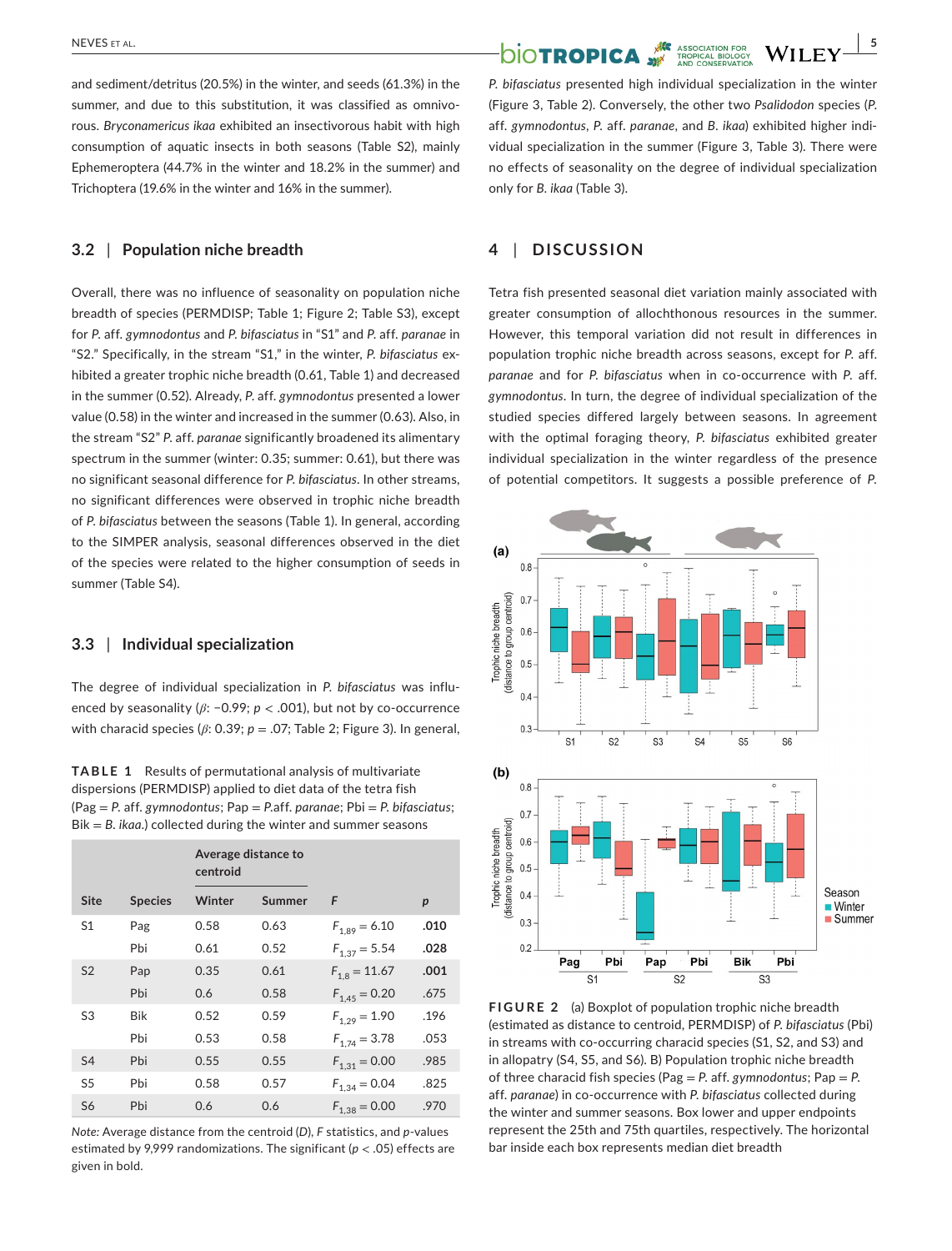# **6 | WILEY DIOTROPICA** WE ASSOCIATION FOR<br> **EXECUTIVE AND TROPICAL** TROPICAL EDUCATION FOR **ANY TROPICAL EDUCATION**

|                                    | Trophic niche breadth (D) |         |         | Individual specialization (PS.) |         |                  |
|------------------------------------|---------------------------|---------|---------|---------------------------------|---------|------------------|
| Predictor                          | <b>Estimate</b><br>(SE)   | z       | p       | Estimate<br>(SE)                | z       | $\boldsymbol{p}$ |
| Intercept                          | 0.29(0.06)                | 4.65    | $-.001$ | $-1.07(0.19)$                   | $-5.58$ | $-.001$          |
| Season                             | 0.01(0.09)                | 0.15    | .88     | $-0.99(0.16)$                   | $-6.06$ | $-.001$          |
| Number of co-<br>occurring species | $-0.05(0.09)$             | $-0.60$ | .55     | 0.39(0.22)                      | 1.79    | .07              |
| Interaction                        | 0.07(0.12)                | 0.54    | .59     | $-0.14(0.26)$                   | $-0.54$ | .59              |

**TABLE 2** Effects of seasonality, presence of interspecific competitors, and their interaction on the population trophic niche breadth (*D*: distance to centroid) and PS*<sup>i</sup>* values of the *Psalidodon bifasciatus* in Neotropical headwater streams, southern Brazil, in the winter and summer seasons

*Note:* The significant ( $p < .05$ ) effects are given in bold.



**FIGURE 3** (a) Differences in individual specialization (V) of *P. bifasciatus* (Pbi) in streams with co-occurring characid species (S1, S2, and S3) and in allopatry (S4, S5, and S6). (b) In individual specialization (V) of three characid fish species (Pag = *P*. aff. *gymnodontus*; Pap = *P*.aff. *paranae*) in co-occurrence with *P. bifasciatus* collected during the winter and summer seasons. Error bars were generated based on observed values of 1-PS*<sup>i</sup>*

*bifasciatus* for autochthonous resources (i.e., aquatic invertebrates), which has been corroborated by stable isotope analyses (unpublished data). The other two *Psalidodon* species exhibited increased individual specialization in the summer, which may be related to the seasonal increment in resource diversity during this season, mainly allochthonous resources. The absence of seasonal difference in the

**TABLE 3** Effects of seasonality on PS*<sup>i</sup>* values of the tetra fish (Pag = *P*. aff. *gymnodontus*; Pap = *P*.aff. *paranae*; Pbi = *P. bifasciatus*; Bik = *B. ikaa*.) collected in Neotropical headwater streams, southern Brazil, in the winter and summer of 2017

| <b>Predictor variable</b>         | <b>Estimate (SE)</b> | z       | p      |
|-----------------------------------|----------------------|---------|--------|
| Intercept                         | $-0.63(0.12)$        | $-5.46$ | < .001 |
| Season (Summer)                   | $-0.33(0.18)$        | $-1.84$ | .066   |
| Species (Pap)                     | 1.07(0.41)           | 2.64    | .008   |
| Species (Pbi)                     | $-0.30(0.14)$        | $-2.09$ | .037   |
| Species (Bik)                     | 0.24(0.25)           | 0.97    | .331   |
| Season (Summer):<br>Species (Pap) | $-1.09(0.59)$        | $-1.85$ | .065   |
| Season (Summer):<br>Species (Pbi) | 0.48(0.21)           | 2.28    | .023   |
| Season (Summer):<br>Species (Bik) | $-0.17(0.37)$        | $-0.46$ | .647   |

*Note:* We modeled PS<sub>i</sub> values of species with beta regression (R function *betareg*). Model: PSi ~ Season\*Species. The significant (*p* < .05) effects are given in bold.

degree of individual specialization of *B. ikaa* may be related to the high consumption of aquatic insects in both seasons. These findings reinforce the key role that seasonal environmental variation plays in shaping niche variation both within and between species, which may have important implications for how species interact temporally, mainly for congeneric species.

Environmental prey availability in Neotropical streams is strongly determined by the continuous precipitation in the austral summer (Novakowski et al., 2008). Specifically, although high precipitation increases water flow and hinders establishment of macrobenthic community, it increments the input of allochthonous food resources (i.e., terrestrial invertebrates, fruits, seeds), and, consequently, boosts the diversity of available resources (Pujarra et al., 2017; Quirino et al., 2015). According to the foraging theory, this seasonal increment in ecological opportunity would result not only in a population niche expansion but also lead to an overall increase in individual trophic variation (Araújo et al., 2011; Costa-Pereira et al., 2017). Surprisingly, here we did not observe seasonal differences in the population trophic niche breadth, but there were seasonal variations on the degree of individual specialization of species. This pattern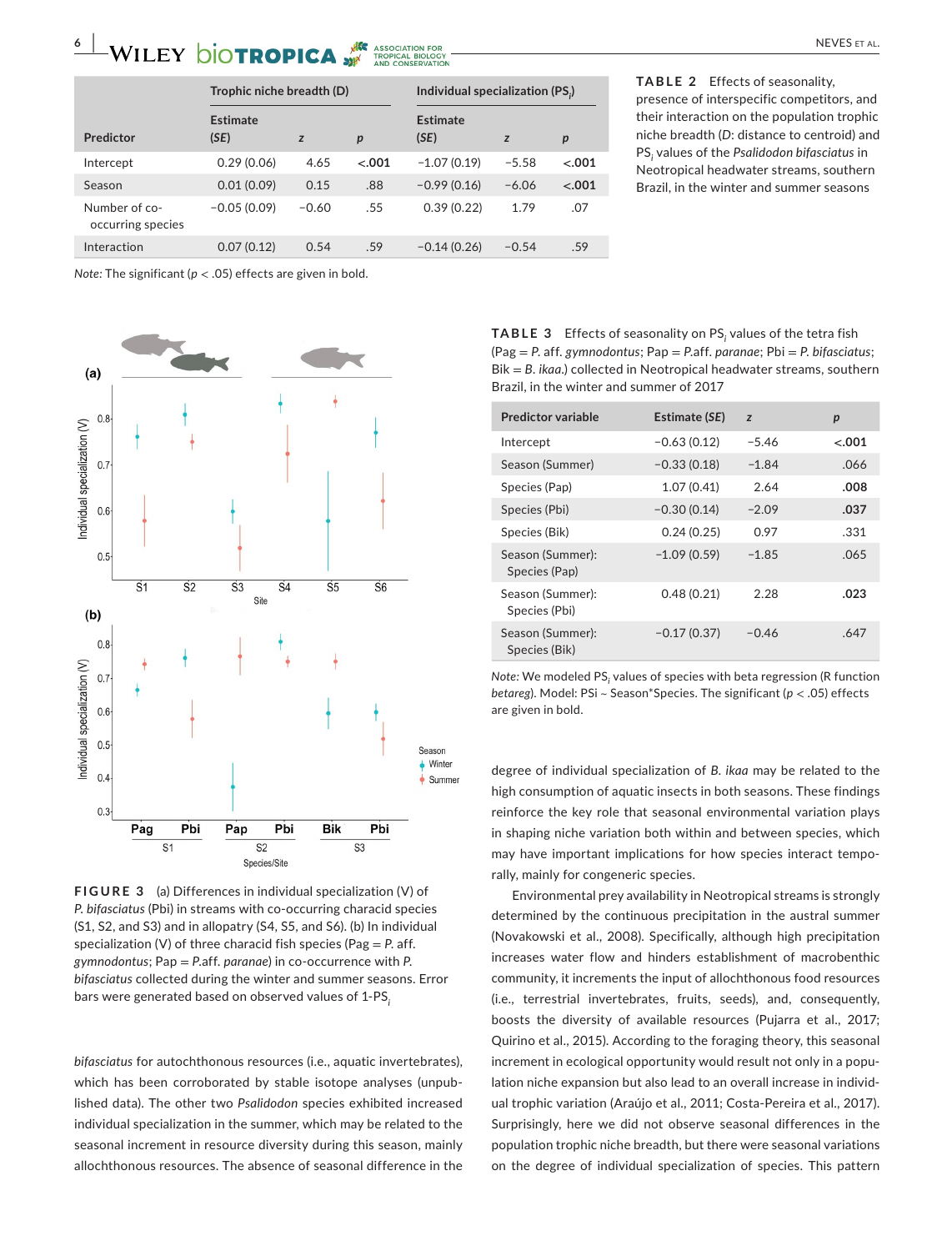is in line with the expected by the individual release hypothesis, in which individual niche expansion is offset by decreased variation among individuals, so the population niche remains unchanged (Bolnick et al., 2010). Thus, according to the optimal foraging theory, if an initially heterogeneous population experiences reduced environmental prey availability, all individuals can become more generalist and begin to include previously neglected food items in their diets (Stephens & Krebs, 1986).

In periods of higher diversity of available resources, the degree of individual specialization is expected to increase (Araújo et al., 2011; Costa-Pereira et al., 2017; Cunha et al., 2018; Lowe-McConnell, 1999). Indeed, this pattern was observed for *P*. aff. *gymnodontus* and *P*. aff. *paranae*. These species exhibited greater individual specialization in the summer (greater ecological opportunity). However, we acknowledge this result is based on the presence of these species in only one stream (*P*. aff. *gymnodontus* in S1 and *P*. aff. *paranae* in S2), and therefore, future studies should expand the spatial scale of these investigations. On the other hand, *P. bifasciatus*, the most widely distributed species in our system (Delariva et al., 2018), exhibited a distinct response with greater individual specialization in the winter (dry season). This surprising result

## **NEVES ET AL. NEVES ET AL.** *NEVES* ET AL.

indicates that higher ecological opportunity may not always strongly favor individual niche variation as predicted by foraging theory and observed in most of the empirical studies. For example, the relative importance of ecological opportunity in determining individual specialization in communities can be relatively weak when compared to other ecological interactions (i.e., intraspecific competition, predation) (Costa-Pereira et al., 2018).

The distinct pattern of individual specialization displayed by *P. bifasciatus* suggests that there may be other drivers of niche variation beyond seasonality. In this sense, interspecific competition can reduce the ecological opportunity because profitable common resources are depleted by heterospecific competitors (Evangelista et al., 2014). The stream "S1" was the only case where the population trophic niche of *P. bifasciatus* differed significantly between seasons. Specifically, *P. bifasciatus* expanded significantly its trophic niche in the winter. However, contrarily, in the same stream *P*. aff. *gymnodontus* expanded its niche in the summer. This species-specific pattern can be related to relative abundance and competitive pressure. Interestingly, in this stream, *P*. aff. *gymnodontus* had higher abundance than *P. bifasciatus*, while in another streams, *P. bifasciatus* had higher abundance than another characid species.



**FIGURE 4** Schematic summary of the effects of seasonality in variation niche and individual specializations of the tetra fish in Neotropical headwater streams, southern Brazil. In the winter (dry season), *P. bifasciatus* tends to expand its population niche via increased between-individual variation (different colors). In the summer (wet season), *P*. aff. *gymnodontus*, *P*. aff. *paranae*, and *B. ikaa* tend to expand their population niches via increased between-individual variation (different colors). Small circles indicate niche contraction and homogenous diet among individuals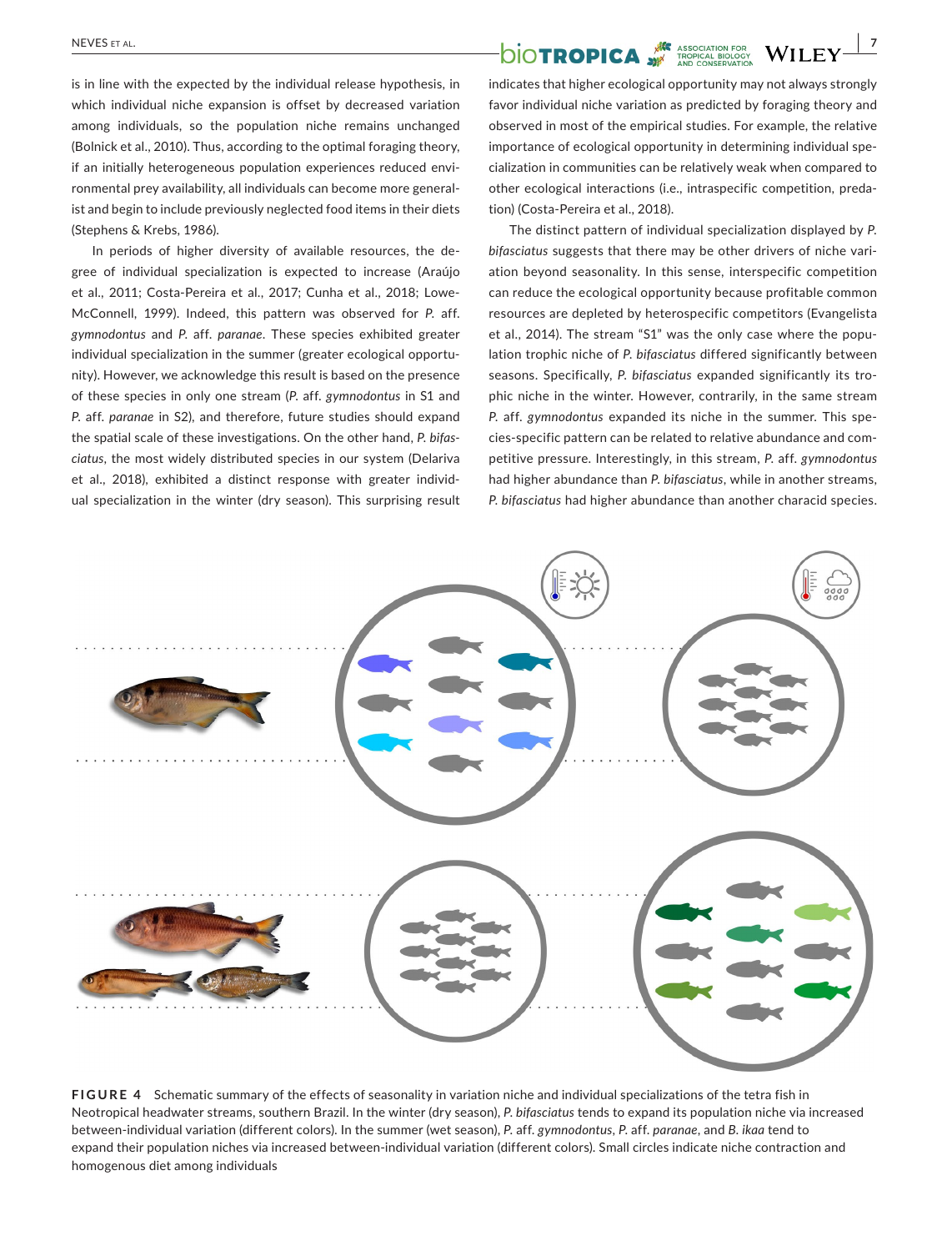In addition, *P*. aff. *gymnodontus* has high morphological similarity (*e.g.,* body size) with *P. bifasciatus* than another species (*P*. aff. *paranae* and *B. ikaa*). We acknowledge that this pattern emerged in only one stream and its potential explanations should be considered carefully. Future investigations should integrate species traits (e.g., body size) and their relative abundances to uncover whether *P*. aff. *gymnodontus* has the potential to exert greater competitive pressure on *P. bifasciatus*. Further, perhaps interspecific competition is alleviated by seasonal variations in resources and opposite patterns of trophic niche contraction between these two species. Our findings confirm the complex nature of the effects of interspecific competition, depending, for instance, on the identity of the competitor (Barros et al., 2017; Bolnick et al., 2010; Costa-Pereira et al., 2018).

The presence of interspecific, closely related potential competitors (i.e., family Characidae) had little explanatory power on the degree of individual specialization of *P. bifasciatus*. Thus, resource seasonality seems to be a more important driver of individual niche variation in this species. According to Bolnick et al. (2010), interspecific competition can increase or decrease individual specialization depending on the ecological context. Other factors like intraspecific competition can also affect and interact to determine the degree of individual specialization. Herein, the tendency toward greater individual specialization of *P. bifasciatus* in the winter may indicate a possible strategy that will give it success in periods of greater food shortages. Decreasing intraspecific competition via divergence in individual's foraging decisions can be important for this species when resources are scarce. In addition, a trophic generalist strategy in periods of greater ecological opportunity can increase the individual-level fitness (Costa-Pereira, Toscano et al., 2019). Thus, different combinations of these ecological drivers in a temporal context could lead to shifts in relative individual specialization and interaction between species, and consequently affect the coexistence of species and distribution patterns (Costa-Pereira et al., 2018). Seasonality has the potential to modulate the local maintenance of populations of species with highly competitive potential (Neves et al., 2018; Silva et al., 2017).

In conclusion, our results emphasize the importance of environmental seasonality on shaping niche variation within and across species. Importantly, these effects seem to be species-specific and context-dependent. While three of the studied species exhibit greater individual specialization in the rainy season, likely as a result of the increased diversity of available resources, *P. bifasciatus* presented greater individual specialization occurred in the dry season (Figure 4). These seasonal changes in the links between individual consumers and their prey can play an important role in altering temporally the magnitude of intra- and interspecific competition. Therefore, our results suggest that this temporal dimension of niche variation within populations has the potential to affect the coexistence of similar species, which is a promising avenue for future research. Herein, we conclude that the understanding of the dynamics of food webs within subtropical headwater streams can benefit from a perspective of intraspecific niche variation.

#### **ACKNOWLEDGMENTS**

We are thankful to the Universidade Estadual do Oeste do Paraná for support and infrastructure during field expeditions; to the members of the Laboratório de Ictiologia, Ecologia e Biomonitoramento (LIEB), Pini S., and Neves J. F. for helping during field collections; to the Laboratório de Ictiologia Universidade Federal do Rio Grande do Sul, especially to Silva P. C., Netto-Ferreira, A. L., and Malabarba, L. R. during the identifying process of the specimens; to Gonsales P. L. B. for helping in building the schematic figure; to the Conselho Nacional de Desenvolvimento Científico e Tecnológico for granting a PhD scholarship (CNPq Proc. 152847/2016-2, to MPN); and to the Programa de Pós-Graduação em Biologia Animal/UFRGS.

### **CONFLICT OF INTEREST**

The corresponding author confirms on behalf of all authors that there have been no involvements that might raise the question of bias in the work reported or in the conclusions, implications, or opinions stated.

#### **DATA AVAILABILITY STATEMENT**

Data are available from the Dryad Digital Repository: [https://doi.](https://doi.org/10.5061/dryad.tqjq2bvx5) [org/10.5061/dryad.tqjq2bvx5](https://doi.org/10.5061/dryad.tqjq2bvx5) (Neves et al., 2020).

## **ORCID**

*Mayara Pereira Ne[ves](https://orcid.org/0000-0003-2370-5866)* <https://orcid.org/0000-0003-2523-3874> *Raul Costa-Pereira* <https://orcid.org/0000-0003-2370-5866> *Rosilene Luciana Delariva* [https://orcid.](https://orcid.org/0000-0002-6489-2437) [org/0000-0002-6489-2437](https://orcid.org/0000-0002-6489-2437) *Clarice Bernhardt Fialho* [https://orcid.](https://orcid.org/0000-0002-0275-9737) [org/0000-0002-0275-9737](https://orcid.org/0000-0002-0275-9737)

#### **REFERENCES**

- Agostinho, A. A., Thomaz, S. M., Minte-Vera, C. V., & Winemiller, K. O. (2000). Biodiversity in the High Paraná River floodplain. In B. Gopal, W. J. Junk, & J. A. Davis (Eds.), *Biodiversity in wetlands: Assessment, function and conservation* (pp. 89–118). Backhuys Publishers.
- Anderson, M. J. (2006). Distance based tests for homogeneity of multivariate dispersions. *Biometrics*, *62*, 245–253. [https://doi.](https://doi.org/10.1111/j.1541-0420.2005.00440.x) [org/10.1111/j.1541-0420.2005.00440.x](https://doi.org/10.1111/j.1541-0420.2005.00440.x)
- Araújo, M. S., Bolnick, D. I., & Layaman, C. A. (2011). The ecological causes of individual specialisation. *Ecology Letters*, *14*, 948–958. <https://doi.org/10.1111/j.1461-0248.2011.01662.x>
- Araújo, M. S., & Costa-Pereira, R. (2013). Latitudinal gradients in intraspecific ecological diversity. *Biology Letters*, *9*(6), 20130778. [https://](https://doi.org/10.1098/rsbl.2013.0778) [doi.org/10.1098/rsbl.2013.0778](https://doi.org/10.1098/rsbl.2013.0778)
- Baldasso, M. C., Wolff, L. L., Neves, M. P., & Delariva, R. L. (2019). Ecomorphological variations and food supply drive trophic relationships in the fish fauna of a pristine neotropical stream. *Environmental Biology of Fishes*, *102*, 783–800. [https://doi.org/10.1007/s1064](https://doi.org/10.1007/s10641-019-00871-w) [1-019-00871-w](https://doi.org/10.1007/s10641-019-00871-w)
- Barros, G., Zuanon, J., & Deus, C. (2017). Effects of species co-occurrence on the trophic-niche breadth of characids in Amazon forest streams. *Journal of Fish Biology*, *90*, 326–340. [https://doi.](https://doi.org/10.1111/jfb.13183) [org/10.1111/jfb.13183](https://doi.org/10.1111/jfb.13183)
- Baumgartner, G., Pavanelli, C. S., Baumgartner, D., Bifi, A. G., Debona, T., & Frana, V. A. (2012). *Peixes do baixo rio Iguaçu*. EDUEM.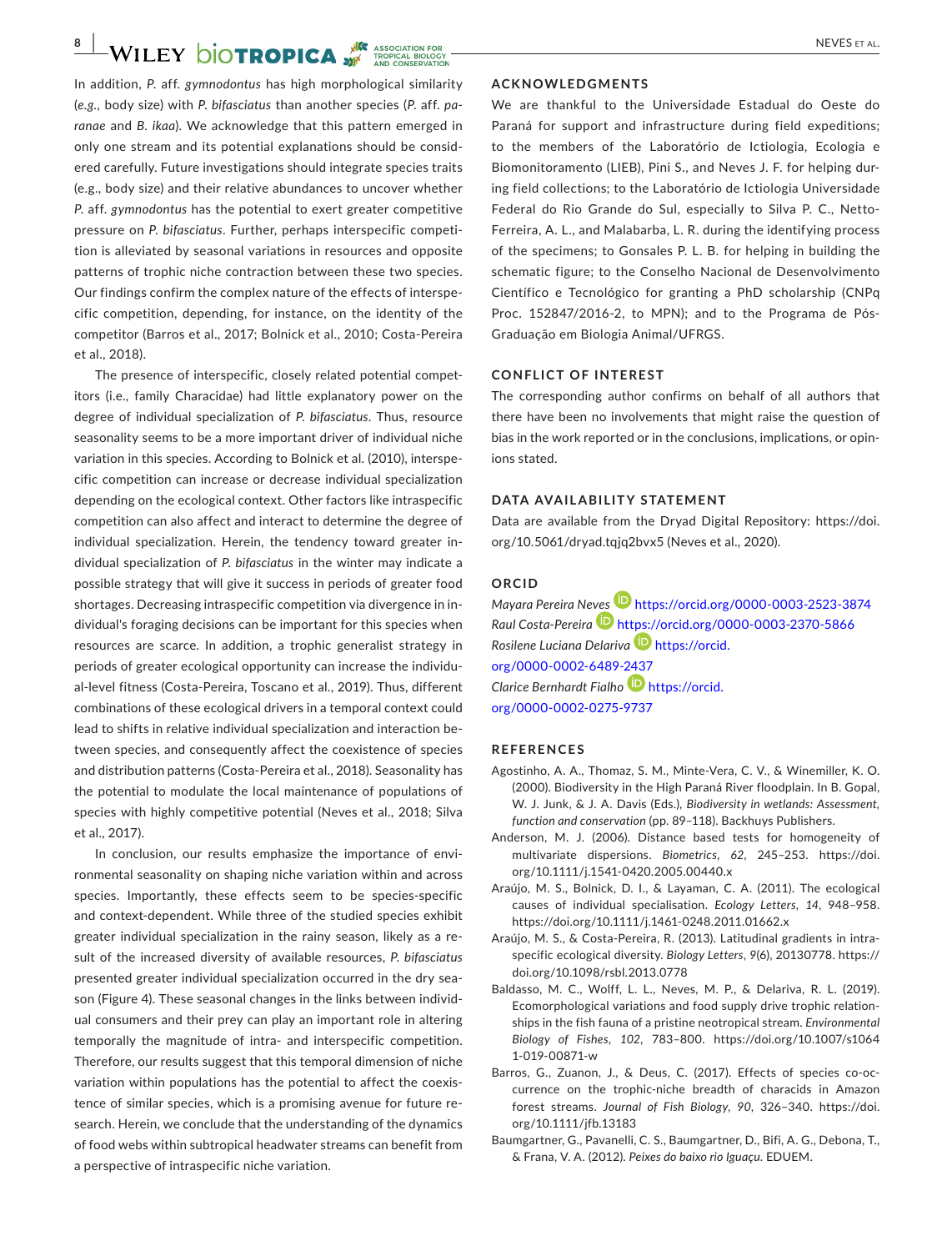- Bicudo, C. E. M., & Bicudo, R. M. T. (1970). *Algas de águas continentais brasileiras chave ilustrada para identificação de gêneros*. Fundação Brasileira para o Desenvolvimento do Ensino de Ciências.
- Bolnick, D. I., Amarasekare, P., Araújo, M. S., Burger, R., Levine, J. M., Novak, M., Rudolf, V. H. W., Schreiber, S. J., Urban, M. C., & Vasseur, D. (2011). Why intraspecific trait variation matters in community ecology. *Trends in Ecology & Evolution*, *26*, 183–192. [https://doi.](https://doi.org/10.1016/j.tree.2011.01.009) [org/10.1016/j.tree.2011.01.009](https://doi.org/10.1016/j.tree.2011.01.009)
- Bolnick, D. I., Ingram, T., Stutz, W. E., Snowberg, L. K., Lau, O. L., & Paull, J. S. (2010). Ecological release from interspecific competition leads to decoupled changes in population and individual niche width. *Proceedings of the Royal Society B: Biological Sciences*, *277*(1689), 1789–1797.
- Bolnick, D. I., Svanbäck, R., Araújo, M. S., & Persson, L. (2007). Comparative support for the niche variation hypothesis that more generalized populations also are more heterogeneous. *Proceedings of the National Academy of Sciences*, *104*, 10075–10079. [https://doi.](https://doi.org/10.1073/pnas.0703743104) [org/10.1073/pnas.0703743104](https://doi.org/10.1073/pnas.0703743104)
- Bolnick, D. I., Svanbäck, R., Fordyce, J. A., Yang, L. H., Davis, J. M., Hulsey, C. D., & Forister, M. L. (2003). The Ecology of Individuals: Incidence and Implications of Individual Specialization. *The American Naturalist*, *161*, 1–28. <https://doi.org/10.1086/343878>
- Bolnick, D. I., Yang, L. H., Fordyce, J. A., Davis, J. M., & Svanbäck, R. (2002). Measuring individual-level resource specialization. *Ecology*, *83*(10), 2936–2941. [https://doi.org/10.1890/0012-9658\(2002\)083](https://doi.org/10.1890/0012-9658(2002)083%5B2936:MILRS%5D2.0.CO;2) [\[2936:MILRS\]2.0.CO;2](https://doi.org/10.1890/0012-9658(2002)083%5B2936:MILRS%5D2.0.CO;2)
- Bonato, K. O., Burress, E. D., Fialho, C. B., & Armbruster, J. (2017). Resource partitioning among syntopic Characidae corroborated by gut content and stable isotope analyses. *Hydrobiologia*, *805*, 1–14.
- Brooks, M. E., Kristensen, K., van Benthem, K. J., Magnusson, A., Berg, C. W., Nielsen, A., Skaug, H. J., Maechler, M., & Bolker, B. M. (2017). glmmTMB Balances Speed and Flexibility Among Packages for Zeroinflated Generalized Linear Mixed Modeling. *The R Journal*, *9*, 378– 400.<https://doi.org/10.32614/RJ-2017-066>
- Castro, R., & Polaz, C. N. (2020). Small-sized fish: The largest and most threatened portion of the megadiverse neotropical freshwater fish fauna. *Biota Neotropica*, *20*, e20180683. [https://doi.](https://doi.org/10.1590/1676-0611-bn-2018-0683) [org/10.1590/1676-0611-bn-2018-0683](https://doi.org/10.1590/1676-0611-bn-2018-0683)
- Clarke, K. R. (1993). Non-parametric multivariate analyses of changes in community structure. *Australian Journal of Ecology*, *18*, 117–143. <https://doi.org/10.1111/j.1442-9993.1993.tb00438.x>
- Corrêa, C. E., Albrecht, M. P., & Hahn, N. S. (2011). Patterns of niche breadth and feeding overlap of the fish fauna in the seasonal Brazilian Pantanal, Cuiabá River basin. *Neotropical Ichthyology*, *9*, 637–646. <https://doi.org/10.1590/S1679-62252011000300017>
- Correa, S. B., & Winemiller, K. O. (2014). Niche partitioning among frugivorous fishes in response to fluctuating resources in the Amazonian floodplain forest. *Ecology*, *95*, 210–224. [https://doi.](https://doi.org/10.1890/13-0393.1) [org/10.1890/13-0393.1](https://doi.org/10.1890/13-0393.1)
- Costa-Pereira, R., Araújo, M. S., Souza, F. L., & Ingram, T. (2019). Competition and resource breadth shape niche variation and overlap in multiple trophic dimensions. *Proceedings of the Royal Society B: Biological Sciences*, *286*(1902), 20190369. [https://doi.org/10.1098/](https://doi.org/10.1098/rspb.2019.0369) [rspb.2019.0369](https://doi.org/10.1098/rspb.2019.0369)
- Costa-Pereira, R., Rudolf, V. H., Souza, F. L., & Araújo, M. S. (2018). Drivers of individual niche variation in coexisting species. *Journal of Animal Ecology*, *87*, 1452–1464. [https://doi.](https://doi.org/10.1111/1365-2656.12879) [org/10.1111/1365-2656.12879](https://doi.org/10.1111/1365-2656.12879)
- Costa-Pereira, R., Tavares, L. E., Camargo, P. B., & Araujo, M. S. (2017). Seasonal population and individual niche dynamics in a tetra fish in the Pantanal wetlands. *Biotropica*, *49*, 531–538. [https://doi.](https://doi.org/10.1111/btp.12434) [org/10.1111/btp.12434](https://doi.org/10.1111/btp.12434)
- Costa-Pereira, R., Toscano, B., Souza, F. L., Ingram, T., & Araújo, M. S. (2019). Individual niche trajectories drive fitness variation. *Functional Ecology*, *33*(9), 1734–1745.<https://doi.org/10.1111/1365-2435.13389>
- **NEVES ET AL. NEVES ET AL. SESOCIATION FOR UPICAL BIOLOGY** 
	- Cribari-Neto, F., & Zeileis, A. (2010). Beta Regression in R. *Journal of Statistical Software*, *34*, 1–24.
	- Cunha, A. F., Wolff, L. L., & Hahn, N. S. (2018). Seasonal changes at population and individual levels in the diet of juvenile catfish in a Neotropical floodplain. *Journal of Freshwater Ecology*, *33*, 273–284. <https://doi.org/10.1080/02705060.2018.1442371>
	- Delariva, R. L., & Neves, M. P. (2020). Morphological traits correlated with resource partitioning among small characin fish species coexisting in a Neotropical river. *Ecology of Freshwater Fish*, *29*(4), 1–14. <https://doi.org/10.1111/eff.12540>
	- Delariva, R. L., Neves, M. P., Larentis, C., Kliemann, B. C. K., Baldasso, M. C., & Wolff, L. L. (2018). Fish fauna in forested and rural streams from an ecoregion of high endemism, lower Iguaçu River basin, Brazil. *Biota Neotropica*, *18*, e20170459. [https://doi.](https://doi.org/10.1590/1676-0611-bn-2017-0459) [org/10.1590/1676-0611-bn-2017-0459](https://doi.org/10.1590/1676-0611-bn-2017-0459)
	- Dudgeon, D. (2008). *Tropical stream ecology. Series: aquatic ecology serie*. Academic Press.
	- Evangelista, C., Boiche, A., Lecerf, A., & Cucherousset, J. (2014). Ecological opportunities and intraspecific competition alter trophic niche specialization in an opportunistic stream predator. *Journal of Animal Ecology*, *83*, 1025–1034. <https://doi.org/10.1111/1365-2656.12208>
	- Garita-Alvarado, C. A., Barluenga, M., & Ornelas-García, C. P. (2018). Parallel evolution of morphs of *Astyanax* species (Teleostei: Characidae) in México and Central America. *Biological Journal of the Linnean Society*, *124*, 706–717. [https://doi.org/10.1093/biolinnean/](https://doi.org/10.1093/biolinnean/bly082) [bly082](https://doi.org/10.1093/biolinnean/bly082)
	- Hart, S. P., Schreiber, S. J., & Levine, J. M. (2016). How variation between individuals affects species coexistence. *Ecology Letters*, *19*, 825–838. <https://doi.org/10.1111/ele.12618>
	- Hellawell, J. M., & Abel, R. (1971). A rapid volumetric method for the analysis of the food of fishes. *Journal of Fish Biology*, *3*, 29–37. [https://](https://doi.org/10.1111/j.1095-8649.1971.tb05903.x) [doi.org/10.1111/j.1095-8649.1971.tb05903.x](https://doi.org/10.1111/j.1095-8649.1971.tb05903.x)
	- Hyslop, E. J. (1980). Stomach content analysis: A review of methods and their application. *Journal of Fish Biology*, *17*, 411–429.
	- Ingram, T., Costa-Pereira, R., & Araújo, M. S. (2018). The dimensionality of individual niche variation. *Ecology*, *99*, 536–549. [https://doi.](https://doi.org/10.1002/ecy.2129) [org/10.1002/ecy.2129](https://doi.org/10.1002/ecy.2129)
	- Juncos, R., Milano, D., Macchi, P. J., & Vigliano, P. H. (2015). Niche segregation facilitates coexistence between native and introduced fishes in a deep Patagonian lake. *Hydrobiologia*, *747*, 53–67. [https://doi.](https://doi.org/10.1007/s10750-014-2122-z) [org/10.1007/s10750-014-2122-z](https://doi.org/10.1007/s10750-014-2122-z)
	- Köppen, W. (1936). Das geographische System der Klimate. In W. Köppen, & R. Geiger (Eds). *Handbuch der Klimato-logie* (page 44). Gebrüder Borntraeger.
	- Lisboa, L. K., Silva, A. L. L., Siegloch, A. E., Júnior, J. F. G., & Petrucio, M. M. (2015). Temporal dynamics of allochthonous coarse particulate organic matter in a subtropical Atlantic rainforest Brazilian stream. *Marine and Freshwater Research*, *66*, 674–680. [https://doi.](https://doi.org/10.1071/MF14068) [org/10.1071/MF14068](https://doi.org/10.1071/MF14068)
	- Lowe-McConnell, R. H. (1999). *Estudos ecológicos de comunidade de peixes tropicais*. EDUSP.
	- Mugnai, R., Nessimian, J. L., & Baptista, D. F. (2010). *Manual de identificação de macroinvertebrados aquáticos do estado do Rio de Janeiro*. Technical Books.
	- Neves, M. P., Costa-Pereira, R., Delariva, R. L., & Fialho, C. B. (2020). Data from: Seasonality and interspecific competition shape individual niche variation in co-occurring tetra fish in Neotropical streams. *Dryad Digital Repository*. <https://doi.org/10.5061/dryad.tqjq2bvx5>
	- Neves, M. P., Delariva, R. L., & Wolff, L. L. (2015). Diet and ecomorphological relationships of an endemic, species-poor fish assemblage in a stream in the Iguaçu National Park. *Neotropical Ichthyology*, *13*(1), 245–254. <https://doi.org/10.1590/1982-0224-20140124>
	- Neves, M. P., Silva, J. C., Baumgartner, D., Baumgartner, G., & Delariva, R. L. (2018). Is resource partitioning the key? The role of intra-interspecific variation in coexistence among five small endemic fish species